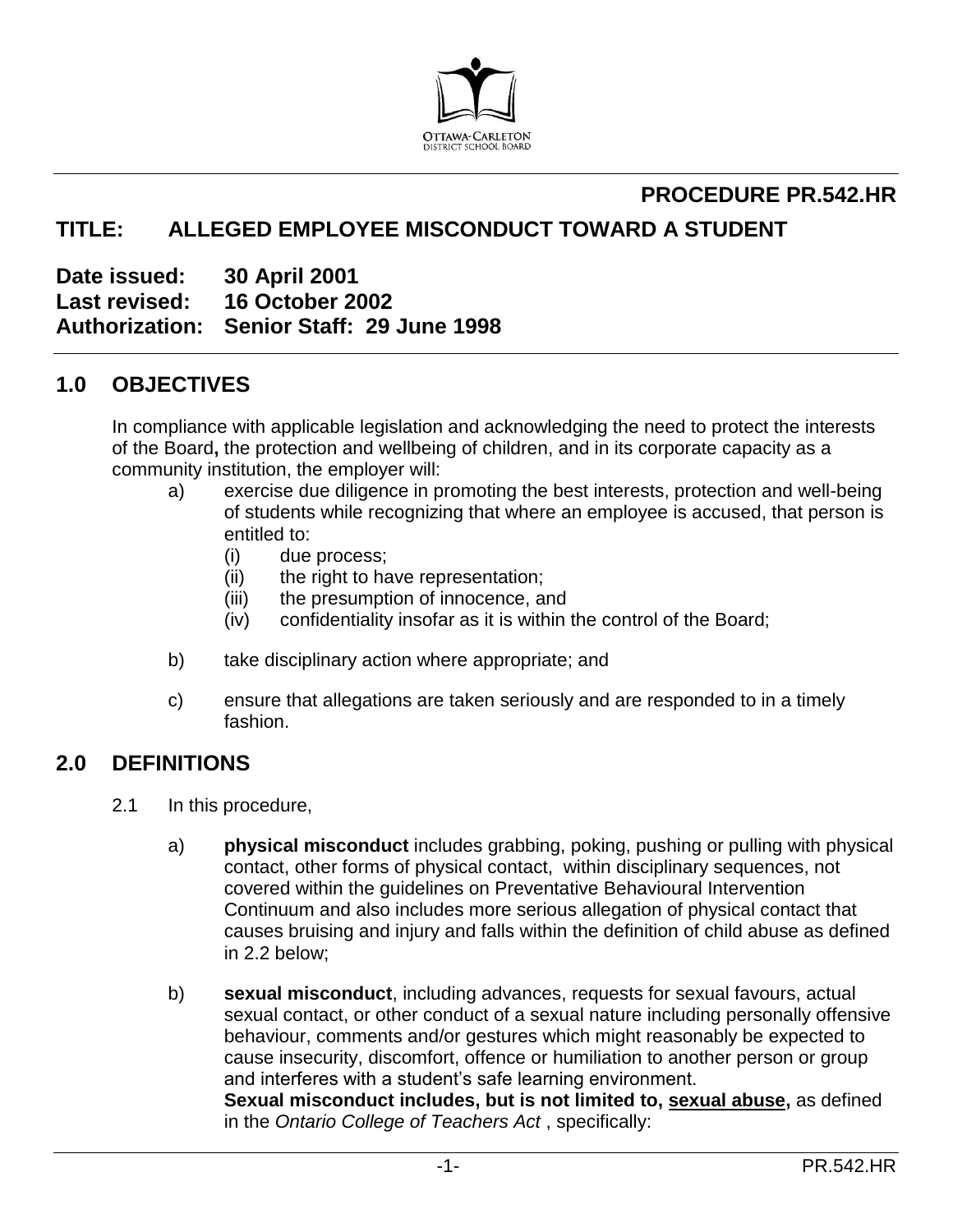- (i) sexual intercourse or other forms of physical sexual relations between the member and the student;
- (ii) touching of a sexual nature of the student by the member; or
- (iii) behaviour or remarks of a sexual nature by the member towards a student.

**Note 1:** Reference Attachment 1: Ontario College of Teachers' Professional Advisory re Professional Misconduct Related to Sexual Abuse and Sexual Misconduct Approved 27 September 2002.

- c) **emotional misconduct** is emotional harm or neglect based on power and control. Emotional abuse involves an attack on the child's sense of self and usually co-exists with other types of abuse. Continually insulting, humiliating or rejecting a child or saying a child is "stupid" or "bad", can harm a child's sense of self-worth and confidence. Other forms of emotional abuse include social isolation, intimidation, and exploitation.
- 2.2 Where an employee is a member of the Ontario College of Teachers ("the College"), a finding of **employee misconduct**, under this procedure, may constitute **professional misconduct**, as defined in the *Ontario College of Teachers Act*, or regulations made thereunder.
- 2.3 For purposes of this procedure, **child abuse** means a condition, on the part of a complainant, of physical harm, sexual molestation, exploitation or assault, and/or emotional harm, including but not limited to, verbal or psychological abuse which causes emotional harm. These serious forms of abuse are reportable to the Children's Aid Society of Ottawa in compliance with the mandatory reporting requirements as outlined in Board Procedure PR.605.SCO: Reporting Suspected Child Abuse and Neglect - Student Under 16 Years of Age.

# **3.0 RESPONSIBILITY**

3.1 The Superintendent responsible for schools and/or the appropriate supervisory officer, school principal, or central manager/supervisor

**Note 2:** For example, for cases which involve Custodial, Maintenance and Plant Operations staff, the appropriate supervisory officer is the Superintendent responsible for Facilities. For cases involving Student Services personnel, the appropriate supervisory officer would be the Superintendent responsible for Special Education and Student Services.

3.2 It is the responsibility of every employee of the Board to promptly report to the Principal of the school in which he/she works, or to the Superintendent responsible for the school or the Superintendent responsible for Human Resources, any situation of sexual abuse by an employee towards a student.

# **4.0 PROCEDURES\***

Please refer to Attachment 2 - *Flow Chart* for a summary outline of these procedures, and Attachment 3 - *Checklist* for completion to ensure adherence to these procedures.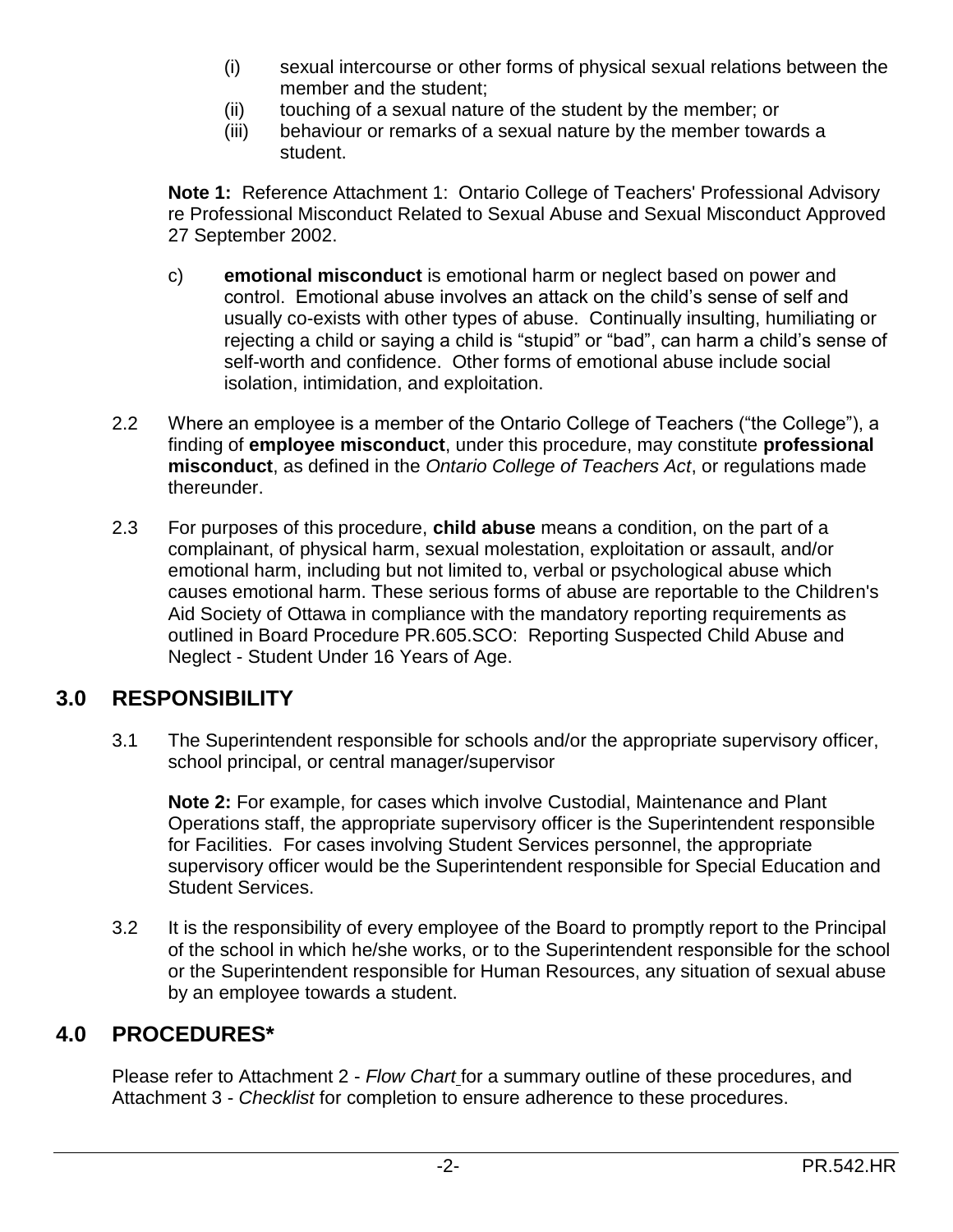4.1 Where an allegation of employee misconduct has been received, the following have the key responsibilities:

Principal/Vice-Principal:

- a) Upon notification that a child alleges employee misconduct, the principal (or the vice-principal in the absence of the principal) will:
	- (i) where the child is under 16 and there are reasonable grounds to suspect he/she is or may be suffering or may have suffered abuse as outlined in Board Procedure PR.605.SCO: Reporting Suspected Child Abuse and Neglect - Student Under 16 Years of Age, contact the CAS as required; this action is seen as a mandatory step in the process;
	- (ii) in all circumstances where a child alleges employee misconduct that does not constitute a reportable incident proceed to step 4.1.1 c. below. If the principal/vice principal is uncertain as to whether the case is reportable to CAS then immediate consultation with the Coordinator of Safe Schools and Community Outreach, the Board's designated Administrator for Child Abuse, or the Board's Legal Counsel is required;

**Note 3:** See Attachment 4, *When You Suspect Child Abuse*, for information about contacting the CAS.

- (iii) notify the appropriate superintendent responsible for schools, who will then notify the superintendent responsible for human resources and file a preliminary OCDSB Form 297 forthwith, or refer the matter to the appropriate line supervisor (e.g. Facilities, Student Services), who will assume the responsibilities normally carried out by the principal/viceprincipal with respect to dealing with the employee for the balance of the process. Note the principal/vice-principal must still complete the appropriate OCDSB 297 and contact the parent/guardian;
- (iv) ensure the staff member (teaching or non-teaching) is advised of the specific allegation(s), and is advised of the right to assistance from the appropriate Federation or Union and support services of the Employee Assistance Program (EAP) of the Board. The communication by Principal/Vice Principal (or appropriate line supervisor) with the employee, in a timely fashion, should include the following details:
	- (A) that a complaint has been made about the staff member's conduct with a student as covered in this procedure;
	- (B) that procedure PR.542.HR will be followed;
	- (C) that all information is confidential;
	- (D) that no contact be made with the complainant or the complainant's family or any other individuals who may be involved;
	- (E) the right to contact and receive assistance from the appropriate federation or union;
	- (F) a response by the employee to the complaint is neither requested nor advised at this point;
	- (G) a response by the employee to the complaint is neither requested nor advised at this point;
	- (H) the right to the services of EAP of the Board;
	- (I) whether the circumstances of the complaint are reportable to CAS and/or involves the Ottawa Police Service (if known at the time);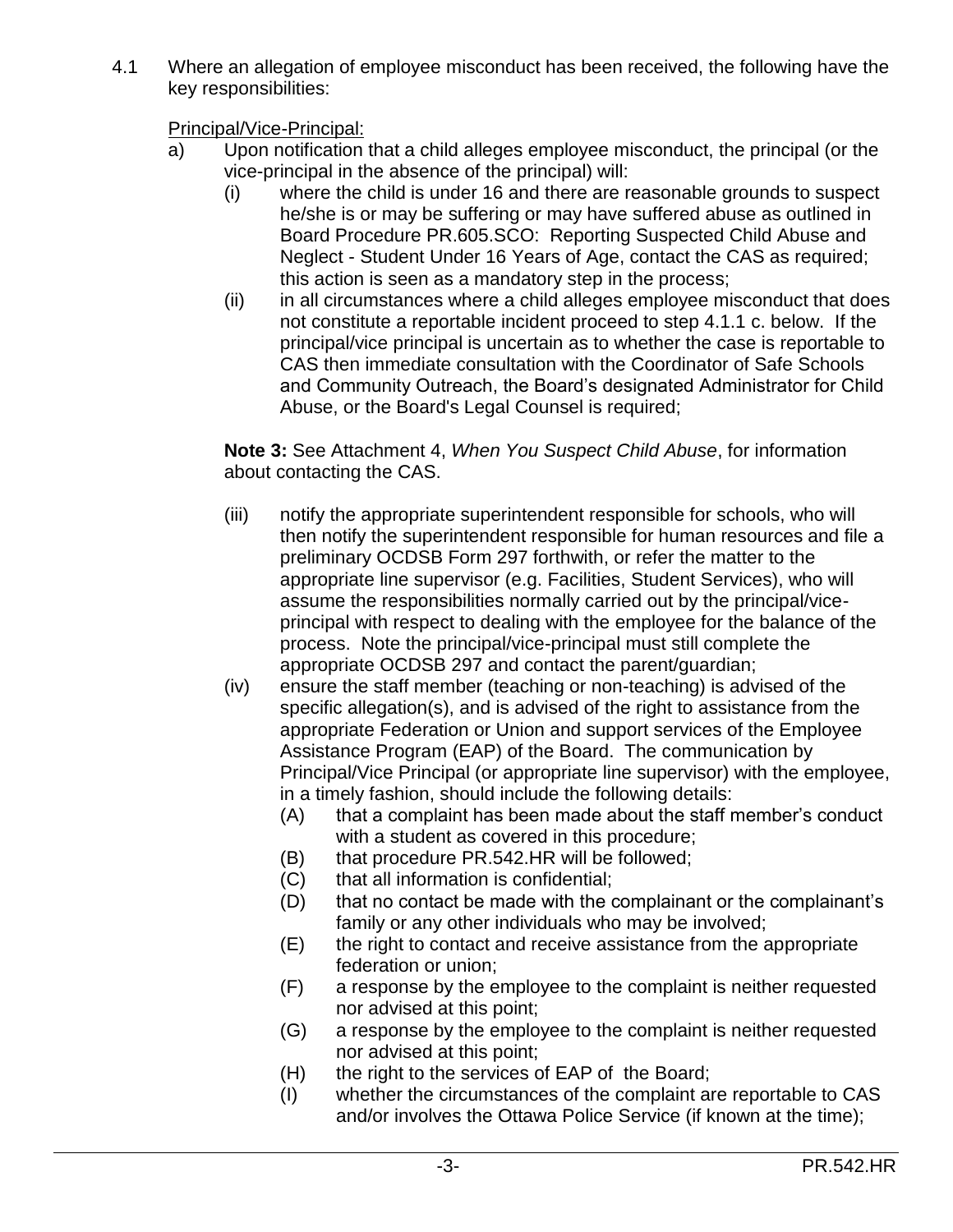- (v) review with the Superintendent the work location of the employee as it relates to the student(s) involved; and
- (vi) notify the parent or guardian.

**Note 4:** In the event that a principal is accused, the information is to be reported directly to the appropriate Superintendent responsible for schools for application of due process.

Superintendent responsible for schools (or responsible superintendent, as applicable):

b) Upon receipt of notification of alleged employee misconduct, the appropriate Superintendent (see Note 2 above) will consult with the Superintendent of Human Resources or designate to determine one of three possible courses of action *(*see below). The parents/guardians will be contacted by the principal or Superintendent (should the alleged harasser/abuser be the principal) to ensure that they are aware of the process involved and the chosen course of action. Furthermore, until closure is brought to the allegation, the principal will contact the parties involved on an as-needed basis, to keep them informed regarding the status of the investigation.

The three possible courses of action are a), b) or c, as follows:

- (i) the appropriate Superintendent will discuss with the supervisor involved (e.g. principal, manager) the process for resolution at the department or site level and it will be the responsibility of the supervisor to bring closure to the case; a report as to the final outcome of the case will be submitted to the Superintendent.
- (ii) the case will be referred to the Coordinator of Safe Schools and Community Outreach; when this occurs, a social worker will:
	- (A) be assigned, on a high priority basis, to conduct a preliminary inquiry to ascertain the magnitude of the allegations; in most cases, this will involve interviewing the student involved and relevant witnesses; prior to the interviews, consent must be obtained from the parents/guardians of any student who is younger than 18 years of age;
	- (B) report in writing to the Coordinator of Safe Schools and Community Outreach who will then report to the Superintendent involved and the Superintendent of Human Resources, the relevant details of the allegation along with the details of the preliminary inquiry together with all relevant information which may arise.

**Note 5:** These inquiries and the filing of OCDSB Form 297 are only a preliminary gathering of information.

**Note 6:** The Superintendent will keep the Principal informed as to the status of the inquiry. The Principal will provide parents/guardians with updates as deemed appropriate.

(C) Upon receipt of the report, the superintendent responsible for schools (or designate) and the superintendent responsible for human resources (or designate) will meet to discuss the relevant facts obtained through the preliminary inquiry. Based upon the input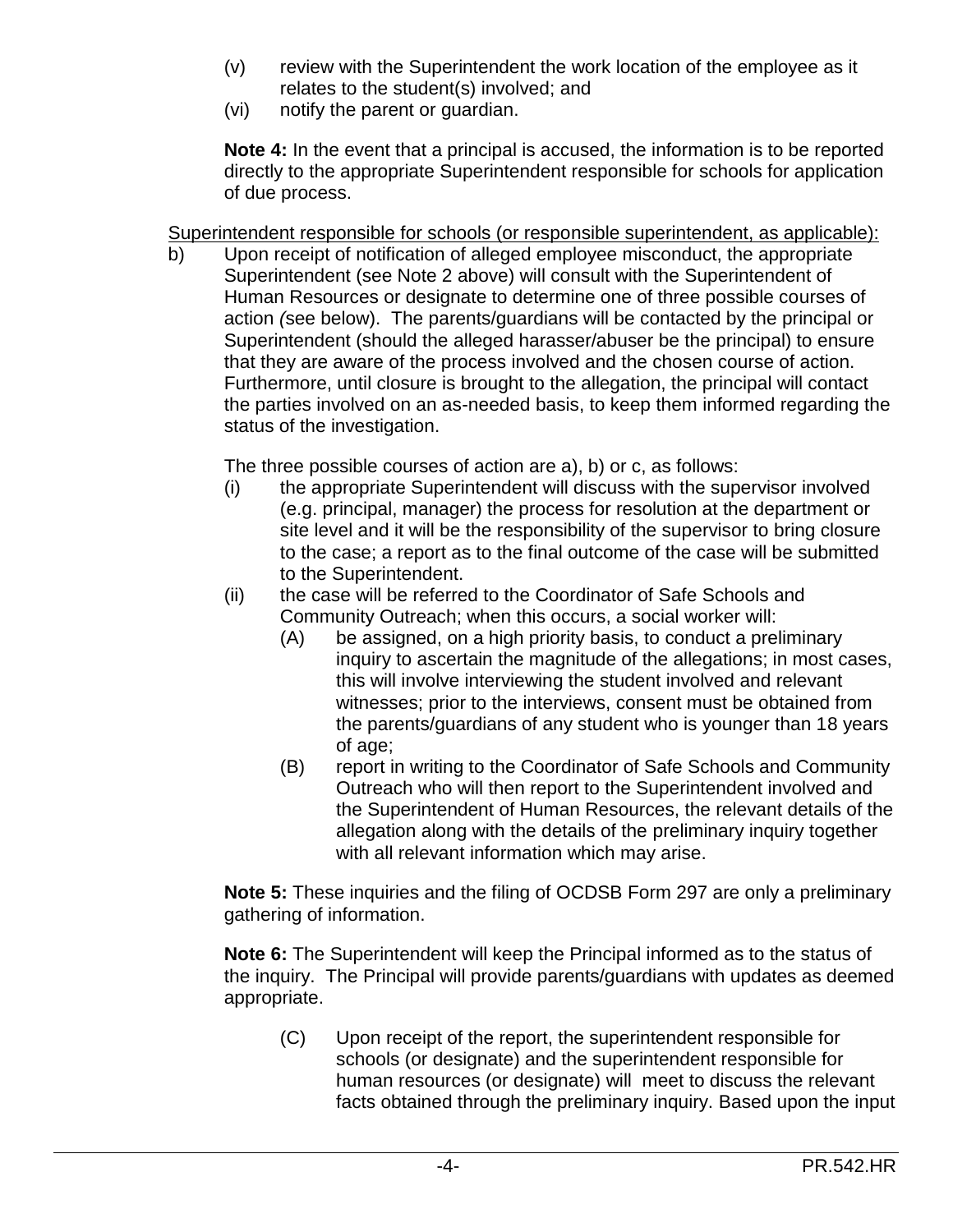received at this stage, the superintendents (or designates) will determine:

- (I) whether the case can be managed and appropriately resolved at the school or department level, as in 4.1.2. a) above;
- (II) whether the case requires a referral or a Staff Review Panel as outlined in 4.2 below and the Superintendent involved will ensure that the employee's work location\* is reviewed. An appropriate assignment will be determined in light of the preliminary findings;

(\*Work location may include a location out of the school, home assignment without loss of wages or benefits or continued placement within the school. Where the employee is a teacher and has been charged with a criminal offence, there may be a legal obligation to remove the teacher from the classroom and contact with pupils pending resolution of the criminal charges.)

**Note 7:** This action is not disciplinary in nature, but is for the protection of the student and the employee.

**Note 8:** The above may also be applied to a student, where it is possible or necessary to move that student.

or

(iii) the case will proceed directly to a Staff Review Panel. A case is normally referred directly to a Staff Review Panel based on the seriousness of the allegation (that is, if the police and/or CAS are involved).

**Note 9:** The Superintendent involved will ensure that the employee's work location is reviewed. Work location may include a location out of the school, home assignment without loss of wages or benefits or continued placement in the school work site. An appropriate assignment will be determined in light of the preliminary findings.

## Staff Review Panel (SRP):

4.2 When the determination is made to hold a Staff Review Panel, the Chair will convene the panel as soon as possible, within a timely fashion. The panel will consist of the following members:

| <b>Members</b>                                                                    |
|-----------------------------------------------------------------------------------|
| Superintendent of Instruction (Chair) or alternate Superintendent (as applicable) |
| Superintendent responsible for Human Resources or designate                       |
| Coordinator of Safe Schools and Community Outreach                                |
| Board's Legal Counsel upon request                                                |

4.3 The Superintendent responsible for Schools and/or the Human Resources Department will ensure that the Federation/Union is advised of developments as they occur, subject to the agreement of the employee.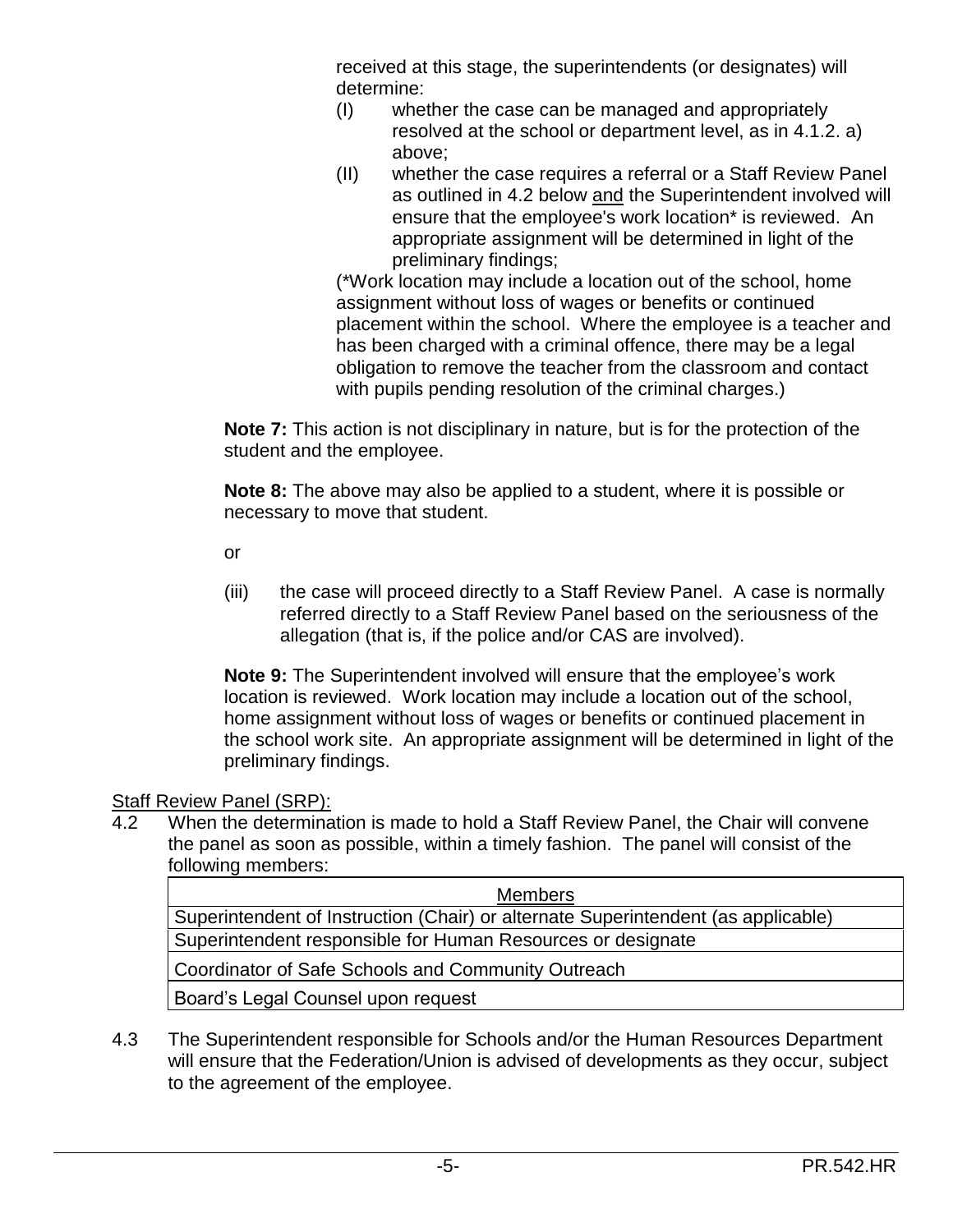- 4.4 The Chair (normally the Superintendent responsible for Schools, or the Superintendent responsible for the applicable department, e.g. Facilities, Student Services) will:
	- a) lead the SRP in such preliminary inquiries, investigations, and information gathering as are appropriate in the circumstances. This may include reviewing, where available, the contents of police reports, Children's Aid Society reports and any other information obtained in the matter. The SRP may also interview any material witnesses, including the complainant, the employee and any other witnesses who may have relevant evidence on a matter in issue. In some instances, this will be done in cooperation with the CAS and/or relevant police force. Normally the child/children involved are not interviewed several times: the police or CAS would conduct the interviews and advise the SRP of their findings. It is important to note that throughout the SRP process the staff member involved (teaching or non teaching) is advised of the right to assistance from the appropriate Federation or Union;
	- b) ensure that the SRP takes necessary precautions to balance the interests in ensuring the confidentiality of the employee and the integrity of the SRP process with the duty to ensure that a fair and thorough investigation is undertaken. Where witnesses are not named as having relevant evidence and do not volunteer information to the SRP, the SRP should not seek out general information about the employee. Where it appears that a witness may have relevant information to add to the process, these witnesses should be interviewed and their evidence should be considered in making a determination;
	- c) ensure the employee is provided with full disclosure of all allegations prior to the meeting of the SRP, including the nature of the circumstances, the findings of any inquiries and the names of students involved. In exceptional circumstances where the safety of students is identified as a factor the names of students involved will not be provided at this point in the process;
	- d) ensure that the SRP also reviews the issue of the employee's work location prior to formulating its recommendation(s);
	- e) in consultation with the members of the SRP, review the outcome of the preliminary findings of the SRP or the police /CAS investigations; at this point, the employee may be:
		- (i) returned to his/her original work location;
		- (ii) continued on "home duty" with pay;
		- (iii) assigned to a work location away from the school;
		- (iv) suspended with pay (*subject to Board approval where applicable*); or
		- (v) suspended without pay (*subject to Board approval where applicable*),
		- (vi) reported to the Ontario College of Teachers and/or Minister of Education and Training.

**Note 10:** Where an employee who is a member of the College of Teachers has been charged with a criminal offence involving sexual conduct and minors, or of an offence which may put students at risk, the member shall be reassigned such that the member will not have contact with pupils pending the outcome of the criminal charges.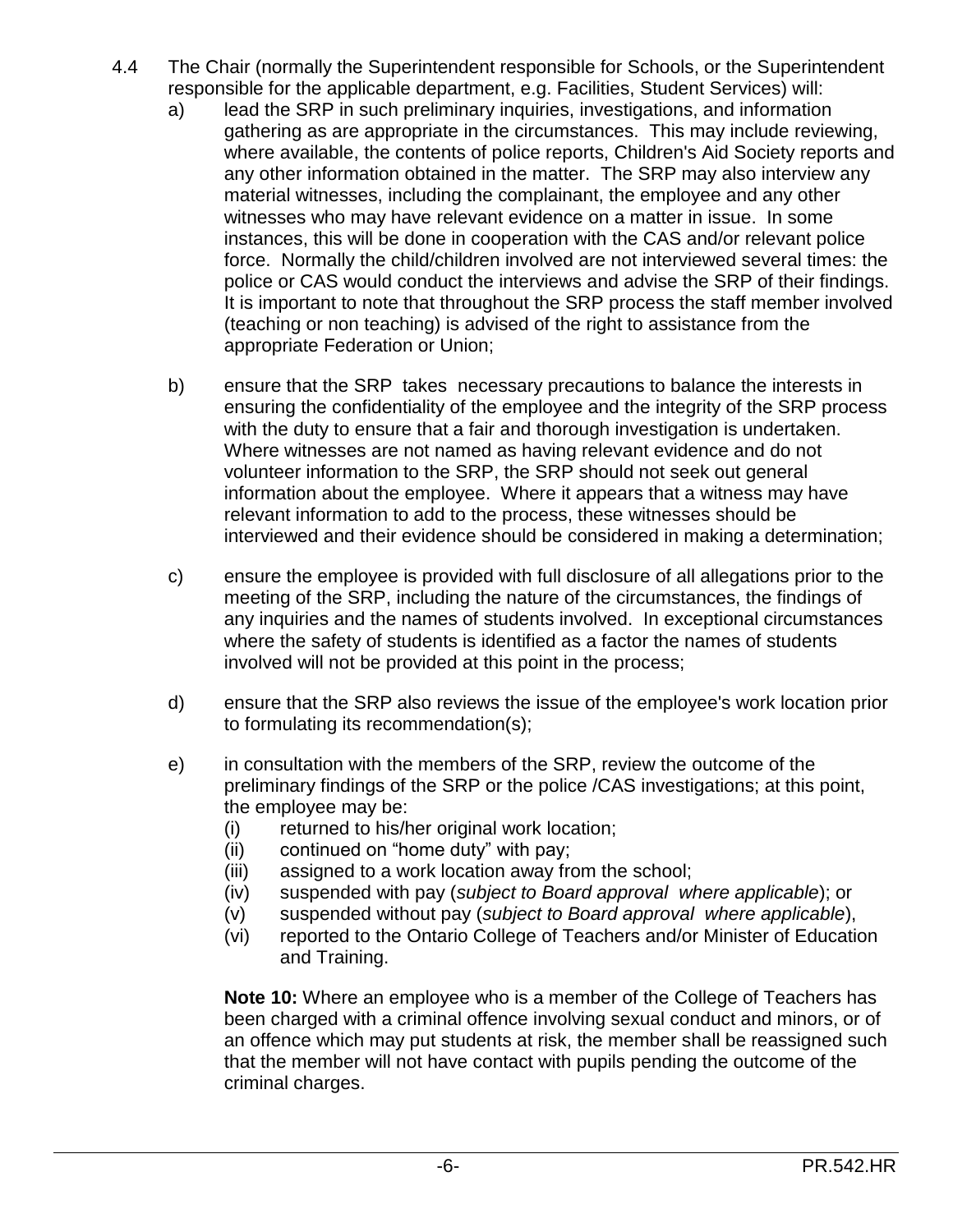f) reconvene the SRP and review the police/CAS findings when their investigations have been completed;

**Note 11:** The results of the above are confidential, save and except for those who are involved directly, i.e., the members of the SRP, the Board solicitor, the Director, the President of the appropriate Federation, Affiliate, Association or Union and the employee. On occasion, information may be received from or shared with the CAS, the police, and/or the Ministry of Education and Training and the Ontario College of Teachers.

- g) consult with the members of the SRP with respect to any disciplinary recommendations. Prior to formulating such recommendations, the report may be reviewed by the board's solicitor; and
- h) consult with the members of the SRP with respect to any other possible recommendations for other indicated follow-up, be it on behalf of a student or students, or of others involved in the alleged employee misconduct situation.
- 4.5 Procedural fairness requirements must always be met -- that is, the employee has the right to have proper notice of meetings, and to appear, with or without representation, to state his/her case.
- 4.6 Discipline responses will be based on the principles of progressive discipline, up to and including a recommendation for termination for cause, effective immediately.
- 4.7 Where the employee is a member of the College, the board is required to report to the College within 30 days where:
	- a) the employee's employment is terminated, or restrictions are imposed on the member's duties, for reasons of professional misconduct;
	- b) the employee resigns in the course of an investigation into allegations which, if proven, would have caused the SRP to recommend termination or the imposition of restrictions, for reasons of professional misconduct; o
	- c) the SRP has recommended, or would have recommended, that the employee's employment be terminated, or restrictions be imposed on the employee's duty, but the employee resigns prior to these actions being taken.
- 4.8 In making a determination as to whether the allegations are founded, the civil standard of proof is to be applied. The SRP should be satisfied on a balance of probabilities that the employee misconduct did, in fact, occur*.*
- 4.9 If charges are brought, the SRP and Human Resources staff may recommend that the Board await the results of any criminal proceedings, then consider recommending disciplinary action, depending upon the nature of each case, and the evidence available to the Board.
- 4.10 The employer is required to report promptly to the Ontario College of Teachers on becoming aware that a member who is a current or former employee has:
	- a) been charged with or convicted of an offence under the Criminal Code involving sexual conduct and minors;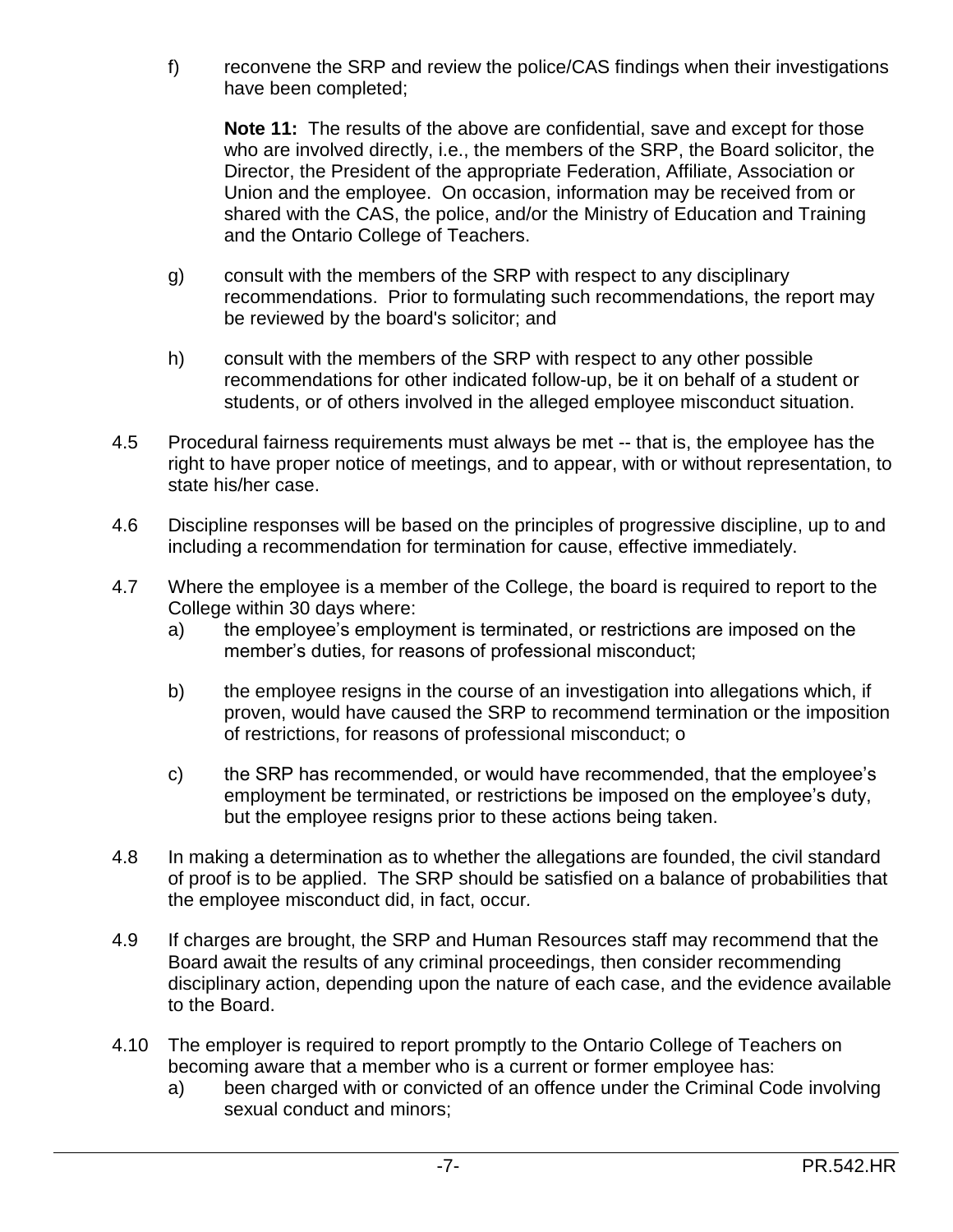- b) been charged with or convicted of any offence under the Criminal Code that, in the employer's opinion, indicates that students may be at risk of harm or injury; or
- c) engaged in conduct or taken action that, in the employer's opinion, should be reviewed by a committee of the College.
- 4.11 In general, whatever disciplinary action may be recommended to the Board is not dependent on the outcome of criminal proceedings; that is, the employer's disciplinary measures are separate from any findings of a court, and reflect the application of the *Education Act* and Regulations and Board policies and procedures, rather than the *Criminal Code*.
- 4.12 If charges are not brought, Human Resources staff will make the determination as to the appropriate outcome for the employee.
- 4.13 Where the SRP concludes that the evidence does not support the allegations presented to it the following actions are required:
	- a) the employee will be verbally advised of the SRP's decision;
	- b) at the request of the employee a letter will be sent to the employee by the Chair of the SRP confirming the SRP's decision; and
	- c) provisions will be made on an as-needed basis for appropriate counseling and for re-entry strategies to the work place for the employee.
- 4.14 Where the allegation of employee misconduct is substantiated by the fact(s), provision will be made for counseling to be offered to the student(s) involved to ensure that his/her/their best interests and well-being is/are supported.
- 4.15 The Staff Review Panel may, where it deems appropriate, recommend that the Chair communicate the results of the investigation to the complainant(s), the parents of the complainant(s), the CAS and/or the police. Where the investigation has resulted in a recommendation of disciplinary action, any communication from the Chair should be limited in scope to advising that the matter has been investigated and that appropriate action has been taken by the Board.

## **5.0 APPENDICES**

Attachment 1: Ontario College of Teachers' Professional Advisory re Professional Misconduct Related to Sexual Abuse and Sexual Misconduct (approved by Council 27 September 2002) Attachment 2: Flow Chart: Alleged Employee Misconduct Toward a Student Attachment 3: Checklist Attachment 4: *When You Suspect Child Abuse* 

## **6.0 REFERENCE DOCUMENTS**

*The Education Act,* 2003, Section 171 and Ontario Regulation 298 *Child and Family Services Act OCDSB Preventive Behavioural Intervention Continuum*  Board Policy P.032.SCO: Safe Schools Board Policy P.103.HR: Alleged Employee Misconduct Toward a Student Board Procedure PR.533.SCO: Police Involvement in Schools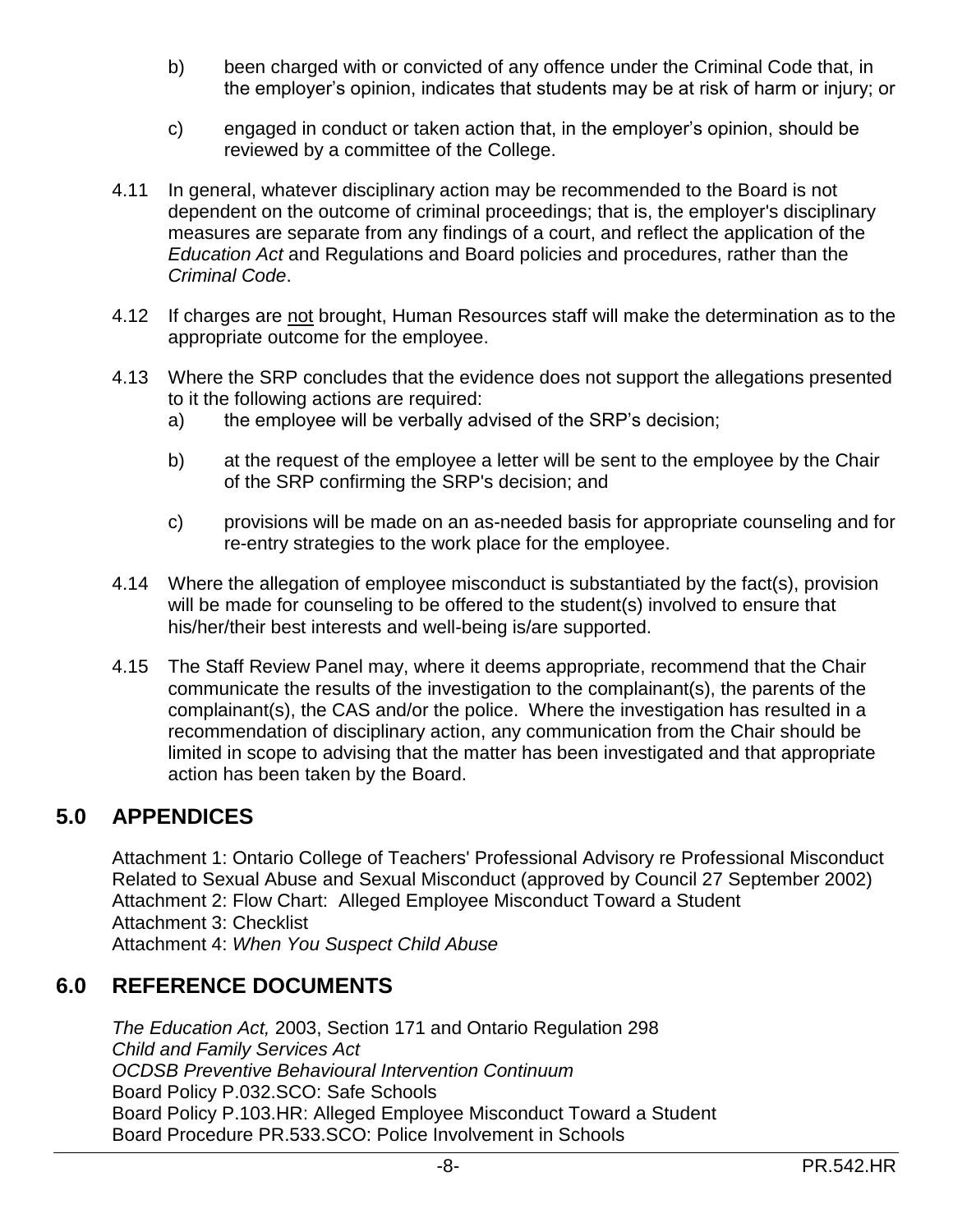Board Procedure PR.528.SCO: Critical Incident Review Process Board Procedure PR.605.SCO: Reporting Suspected Child Abuse and Neglect of a Student under 16 Years of Age

FORM:

OCDSB 297 Preliminary Summary of Information - Alleged Employee Misconduct Located in Forms on OCDSB Website: https://weblink.ocdsb.ca/weblink/Browse.aspx? startid=2011932&cr=1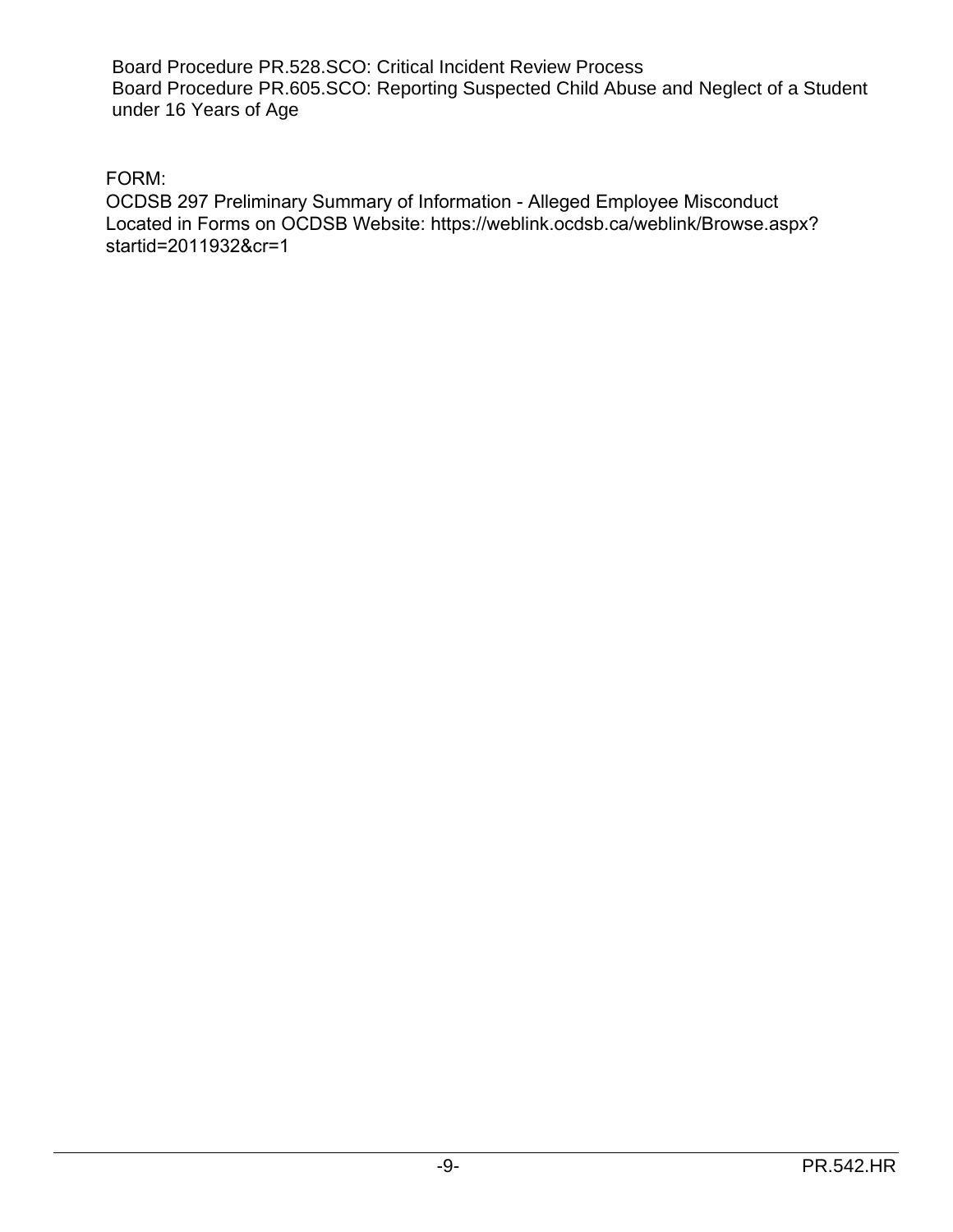#### **Flow Chart**

#### **Alleged Employee Misconduct Toward a Student Procedure PR.542.HR**

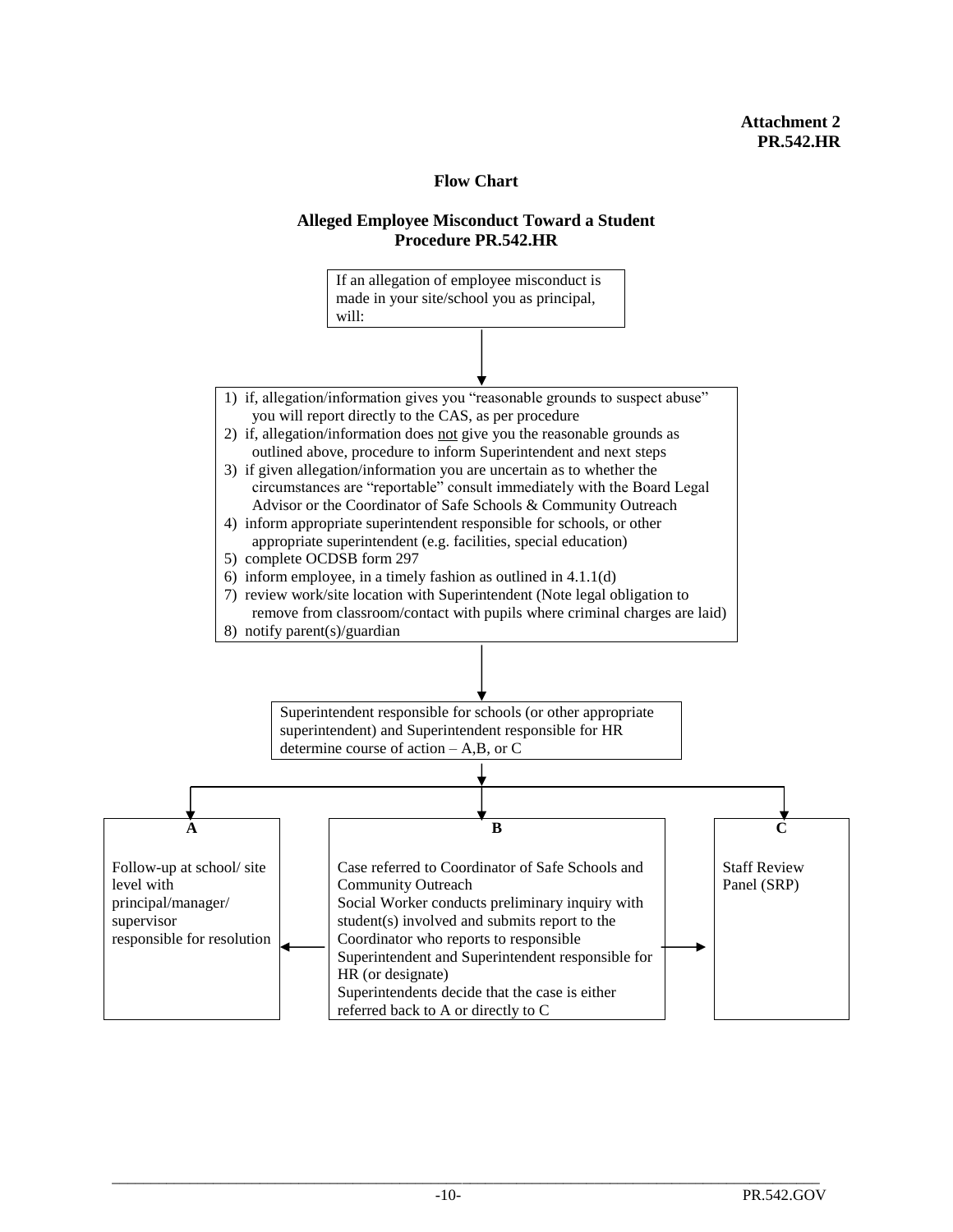#### **CHECKLIST**

### **Alleged Misconduct Toward a Student by an Employee**

| 1. | Are there reasonable grounds to suspect that a child<br>at your school/site has been abused by an employee?                                                                       | <b>Completed By</b> | <b>Date</b> |  |  |
|----|-----------------------------------------------------------------------------------------------------------------------------------------------------------------------------------|---------------------|-------------|--|--|
|    | <b>YES</b><br>N <sub>O</sub>                                                                                                                                                      |                     |             |  |  |
| 2. | If yes, then contact CAS at 747-7800                                                                                                                                              |                     |             |  |  |
| 3. | Contact your school superintendent (or refer matter<br>to appropriate line supervisor, who will contact the<br>appropriate superintendent, e.g. facilities, student<br>services). |                     |             |  |  |
| 4. | Complete OCDSB Form 297.                                                                                                                                                          |                     |             |  |  |
| 5. | Inform employee of allegation and of the right to<br>federation/union assistance when appropriate.                                                                                |                     |             |  |  |
| 6. | Review employee's work location with appropriate<br>superintendent.                                                                                                               |                     |             |  |  |
| 7. | If employee's work location/situation has been<br>altered, please note changes.                                                                                                   |                     |             |  |  |
| 8. | Notify parent/guardian.                                                                                                                                                           |                     |             |  |  |
|    | Time:                                                                                                                                                                             |                     |             |  |  |
|    | Date:                                                                                                                                                                             |                     |             |  |  |
|    | Please note any concerns/queries parents/guardians have:                                                                                                                          |                     |             |  |  |
|    |                                                                                                                                                                                   |                     |             |  |  |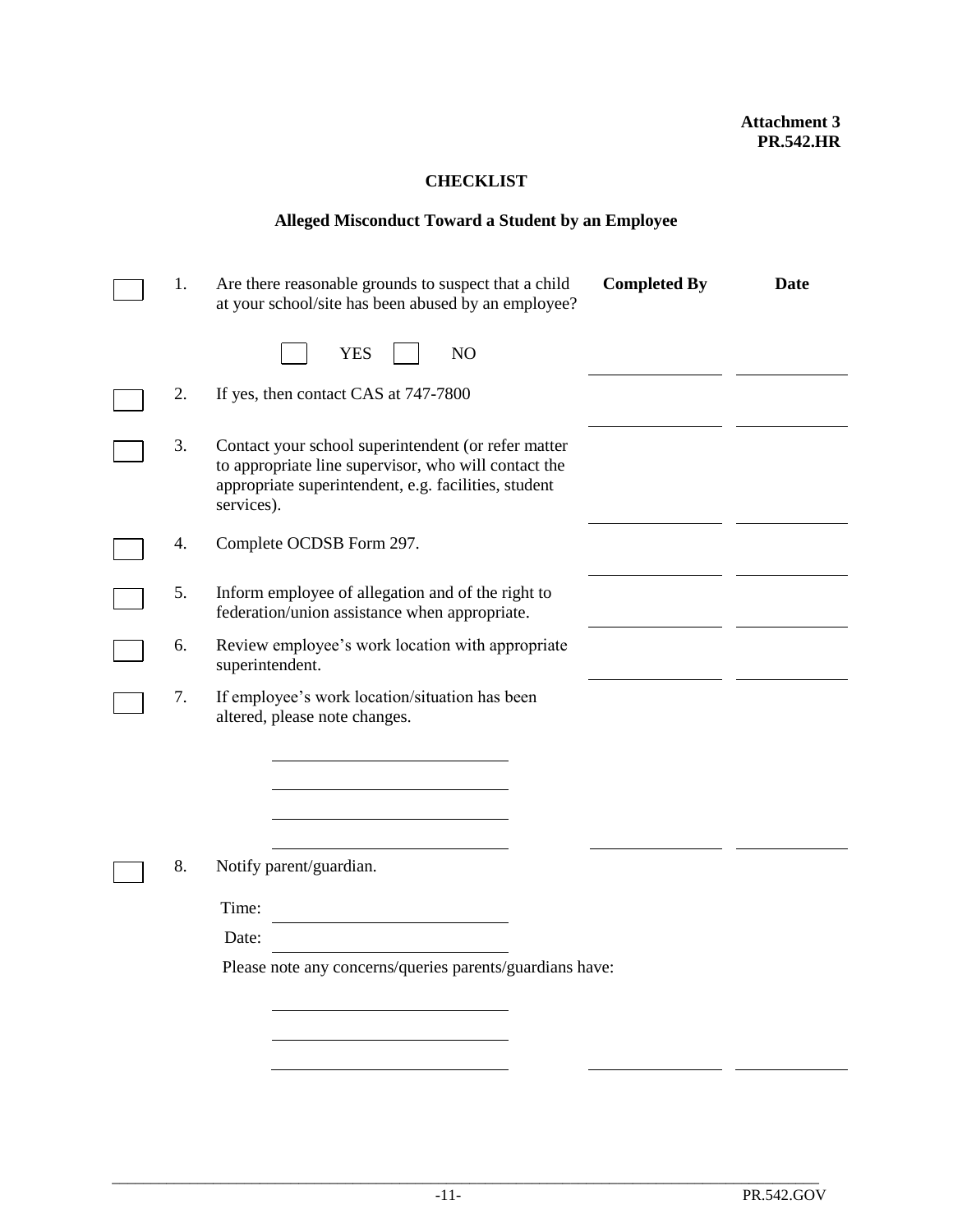|  |                                                                                                                                                                                                    | <b>Completed By</b> | <b>Date</b> |
|--|----------------------------------------------------------------------------------------------------------------------------------------------------------------------------------------------------|---------------------|-------------|
|  | 9.<br>Send completed OCDSB Form 297 to<br>Superintendent responsible for schools (or other<br>appropriate superintendent)                                                                          |                     |             |
|  | Until closure is brought to the allegation, contact is<br>10.<br>to be made with all parties involved on an as needed<br>basis to keep them informed regarding the status of<br>the investigation. |                     |             |
|  | Person Contacted:                                                                                                                                                                                  |                     |             |
|  | Nature of                                                                                                                                                                                          |                     |             |
|  | Discussion:                                                                                                                                                                                        |                     |             |
|  | Person Contacted:                                                                                                                                                                                  |                     |             |
|  | Nature of                                                                                                                                                                                          |                     |             |
|  | Discussion:                                                                                                                                                                                        |                     |             |
|  | Person Contacted:                                                                                                                                                                                  |                     |             |
|  | Nature of                                                                                                                                                                                          |                     |             |
|  | Discussion:                                                                                                                                                                                        |                     |             |
|  | (Please note - attach extra notes if additional contacts are<br>made)                                                                                                                              |                     |             |
|  | 11.<br>Course of action which was chosen after review by<br>Superintendent and Superintendent of Human<br>Resources/designate.                                                                     |                     |             |
|  | resolution at site level<br>a)                                                                                                                                                                     |                     |             |
|  | case referred to Chief of Social<br>b)<br>Services                                                                                                                                                 |                     |             |
|  | <b>Staff Review Panel</b><br>$\mathbf{c})$                                                                                                                                                         |                     |             |
|  |                                                                                                                                                                                                    |                     | <b>Date</b> |
|  | if<br>send report as to final outcome of the case to<br>a)<br>Superintendent                                                                                                                       |                     |             |
|  | if<br>b)                                                                                                                                                                                           |                     |             |
|  | Name of Social<br><b>Worker Contacted:</b>                                                                                                                                                         |                     |             |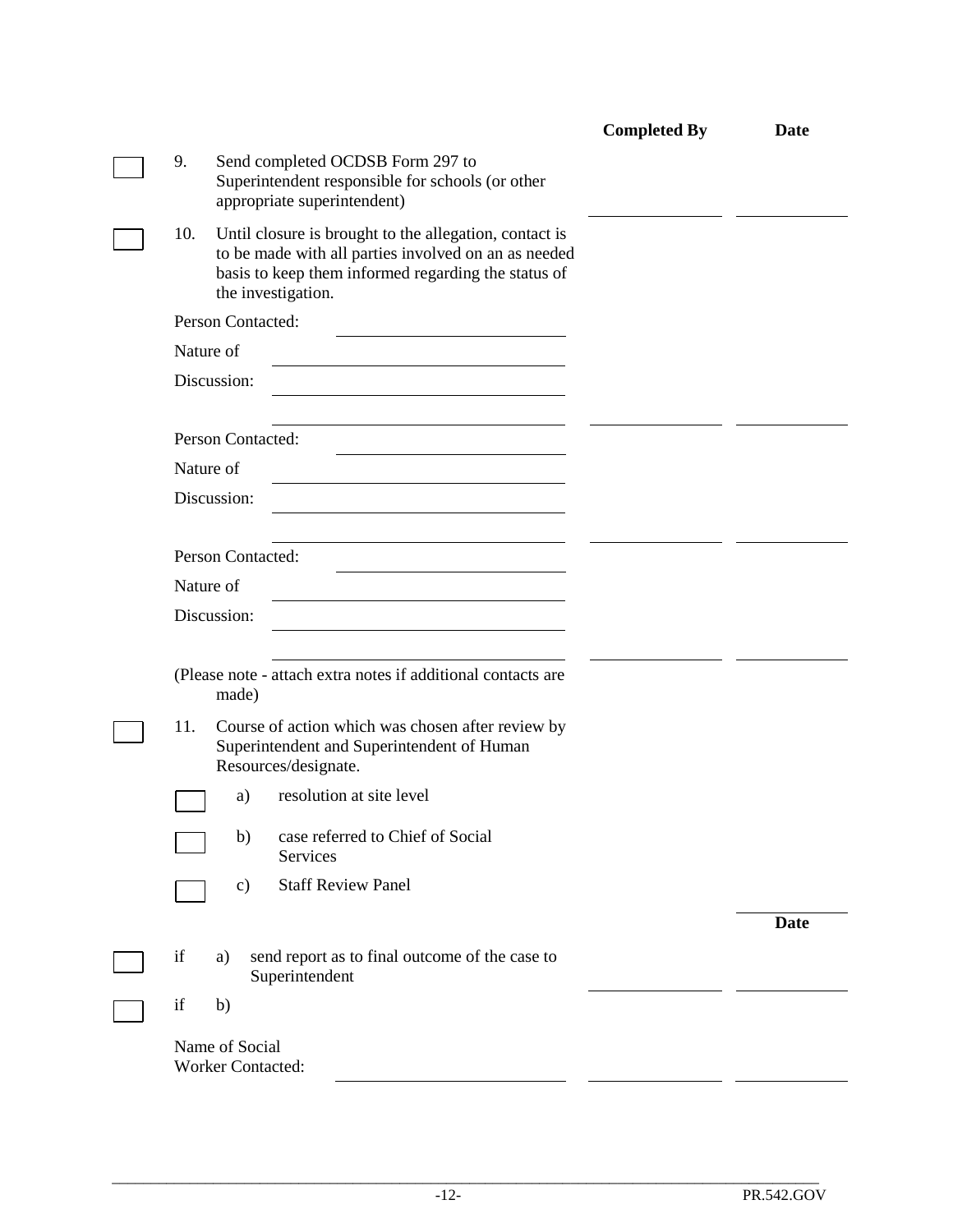Outcome:

| Name of Social Worker Conducting Preliminary<br>Inquiry:           | <b>Completed By</b> | Date |
|--------------------------------------------------------------------|---------------------|------|
| Date of Completion of Preliminary Inquiry:                         |                     |      |
| Date report submitted to Principal:                                |                     |      |
| Outcome of Superintendent's review of report:                      |                     |      |
| a) Resolution at site level OR $\vert$<br>c) Staff Review<br>Panel |                     |      |